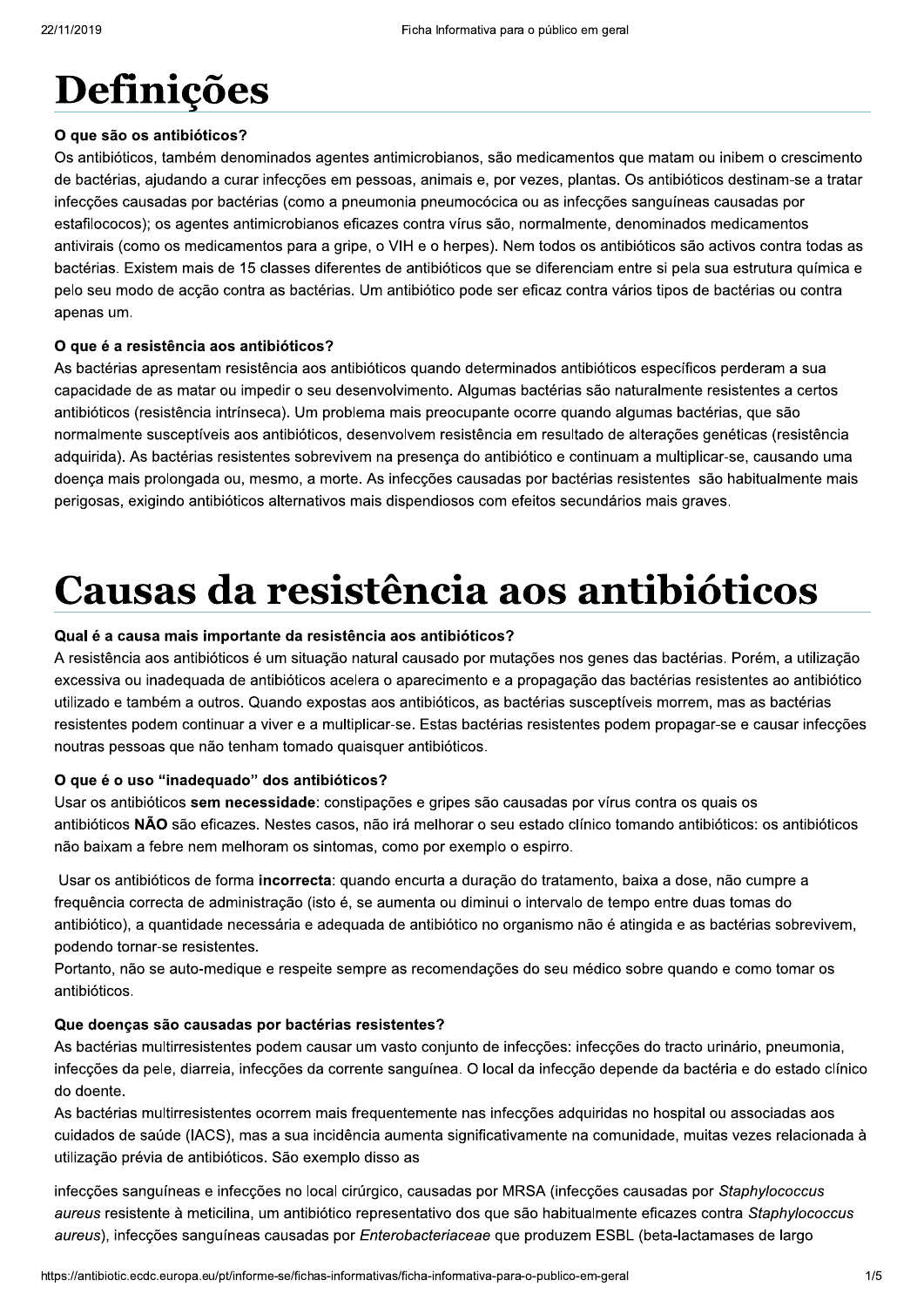espectro, enzimas que são capazes de destruir alguns antibióticos), infecções da válvula cardíaca causadas por enterococos resistentes à vancomicina, e infeccões no local cirúrgico e em feridas causadas por Acinetobacter baumannii resistente a carbapenemes.

### O problema da resistência aos antibióticos

#### Por que razão é a resistência aos antibióticos um problema?

O tratamento das infecções causadas por bactérias resistentes é um desafio: os antibióticos habitualmente utilizados já não são eficazes e os médicos têm de escolher outros antibióticos. Este facto poderá causar o atraso na implementação do tratamento correcto e resultar em complicações, incluindo a morte. O doente poderá também necessitar de mais cuidados, assim como de antibióticos alternativos mais dispendiosos e que podem causar efeitos secundários mais graves.

#### Qual é a gravidade do problema?

Actualmente, a situação agrava-se com o aparecimento de novas estirpes de bactérias resistentes a vários antibióticos em simultâneo (conhecidas como bactérias multirresistentes). Estas bactérias podem, eventualmente, tornar-se resistentes a todos os antibióticos conhecidos. Sem antibióticos, há o risco de regressarmos à "era pré-antibiótica", em que as doenças infecciosas causadas por bactérias passariam a não poder ser tratadas com sucesso, resultando na morte. Nesta situação, os transplantes de órgãos, a quimioterapia para o cancro, os cuidados intensivos e outras actividades e procedimentos médicos deixarão de ser possíveis.

#### O problema é pior do que no passado?

Antes da descoberta dos antibióticos, milhares de pessoas morriam devido a doenças bacterianas, como a pneumonia ou infecções na sequência de procedimentos cirúrgicos. Com o aparecimento e desenvolvimento dos antibióticos, a mortalidade por infecções diminuiu marcadamente. No entanto, a sua crescente utilização levou a que cada vez mais bactérias originalmente susceptíveis aos antibióticos desenvolvam estratégias para os combater e se tornem resistentes. Os níveis de resistência estão a aumentar e o problema da resistência aos antibióticos é agora uma importante ameaça para a saúde pública.

#### O que pode ser feito para resolver o problema?

Manter a eficácia dos antibióticos é uma responsabilidade de todos. A utilização responsável de antibióticos pode ajudar a combater o desenvolvimento de bactérias resistentes e a manter a eficácia dos antibióticos para utilização pelas gerações futuras. Com base neste facto, torna-se importante saber em que ocasiões é apropriado tomar antibióticos e como os usar de forma responsável. Em alguns países realizaram-se já ccampanhas de sensibilização públicas bem sucedidas, que resultaram na redução do consumo de antibióticos.

Todas as pessoas podem desempenhar um papel importante na redução da resistência aos antibióticos:

• Os doentes:

- Respeitando os conselhos do médico ao tomar antibióticos.  $\circ$
- · Sempre que possível, prevenindo as infecções por meio de vacinação adequada.
- Lavando as suas mãos, e as mãos dos seus filhos, com regularidade por exemplo, depois de espirrar ou tossir e antes de tocar em objectos ou em pessoas.
- Usando sempre antibióticos mediante receita médica, não tomando "sobras" nem antibióticos obtidos sem receita médica
- Perguntando ao farmacêutico qual a forma apropriada de eliminar os medicamentos não consumidos.  $\circ$

 $\circ$ 

- · Os médicos e outros profissionais de saúde, p. ex., farmacêuticos e enfermeiros:
- Explicando aos doentes como aliviar os sintomas de constipações e de gripe sem utilizar antibióticos.
- Informando os doentes sobre a importância de cumprir o tratamento quando recebem uma receita de antibióticos passada pelo médico.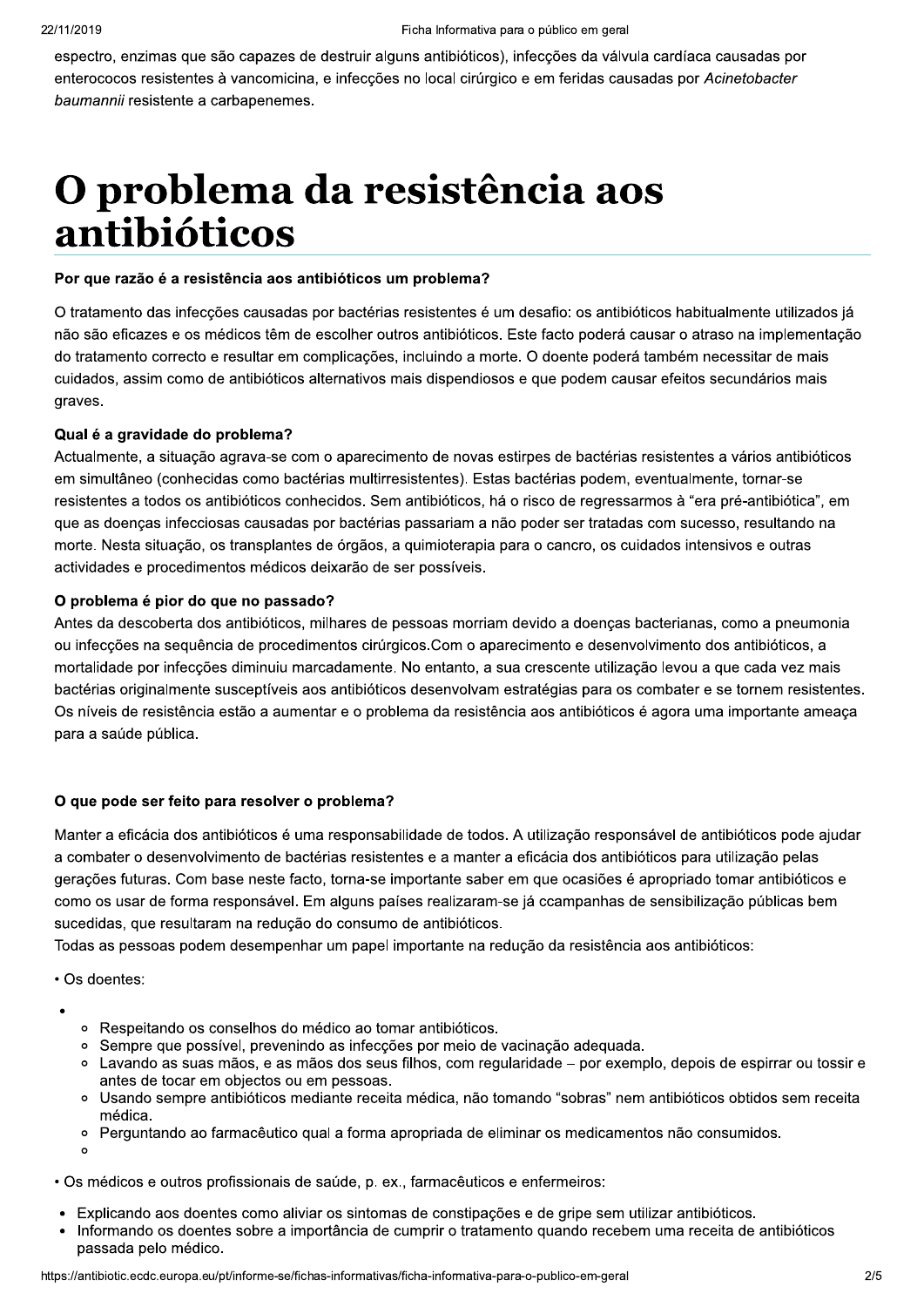• Prescrevendo antibióticos apenas quando são necessários, em conformidade com as orientações baseadas em factos científicos. Quando possível, prescrever um antibiótico específico para a infecção e não de "largo espectro".

# A resistência aos antibióticos na Europa

#### A resistência aos antibióticos é um problema na Europa?

Os dados de vigilância mostram que a resistência aos antimicrobianos é um problema crescente de saúde pública nos hospitais e nas comunidades europeias. A resistência da Escherichia coli aos principais antibióticos está a aumentar em quase em todos os países da Europa. A bactéria E. colicausa infecções do tracto urinário e infecções mais graves, sendo uma das bactérias mais comummente responsáveis por infecções.

Em 2001, para abordar este problema para a saúde pública, o Conselho da União Europeia emitiu uma recomendação em que solicitava aos países que implementassem acções para assegurar a utilização prudente dos antibióticos (Recomendação 2002/77/CE do Conselho, de 15 de Novembro de 2001, relativa à utilização prudente de agentes antimicrobianos na medicina humana). Há alguns anos, vários países lancaram programas nacionais, incluindo campanhas de sensibilização pública, tendo subsequentemente constatado uma redução tanto no consumo de antibióticos como no desenvolvimento da resistência aos antibióticos.

#### Por que razão alguns países são mais afectados que outros?

Existem muitas razões para a existência de diferentes taxas de resistência, entre as quais se podem incluir a utilização de antibióticos, as doenças subjacentes, a qualidade dos cuidados hospitalares, as taxas de vacinação e factores sociais. Nem sempre é possível determinar a proporção de infecções resistentes causadas por um único factor. Dados do Sistema Europeu de Vigilância da Resistência aos Antimicrobianos (http://www.rivm.nl/earss/) mostram a existência de um gradiente Norte-Sul, com taxas baixas nos países escandinavos e Países Baixos e taxas elevadas no Sul da Europa. Os países com taxas de resistência mais baixas apresentam, em geral, uma menor utilização de antibióticos, ao passo que nos países com taxas de resistência mais elevadas se constata uma maior utilização.

#### Qual a situação em relação à resistência noutras regiões do mundo?

A utilização inadequada de antibióticos é um problema mundial. A Organização Mundial de Saúde (OMS) emitiu uma estratégia global e orientações para ajudar os países a estabelecerem sistemas de monitorização da resistência aos antibióticos e a implementar acções eficazes (por exemplo, assegurar que os antibióticos apenas podem ser adquiridos mediante receita médica). Apesar de ainda morrerem pessoas nos países em vias de desenvolvimento devido à falta de terapêutica antibiótica correcta, a resistência aos antibióticos provocada pela sua utilização inadequada é motivo de preocupações em todos os continentes.

### A resistência aos antibióticos e os animais destinados à produção de alimentos

Que antibióticos são utilizados em animais destinados à produção de alimentos? Estão relacionados com os antibióticos utilizados em seres humanos?

Os antibióticos usados no tratamento e na prevenção de infecções bacterianas em animais pertencem aos mesmos grupos químicos que os utilizados nos seres humanos: macrólidos, tetraciclinas, quinolonas, beta-lactâmicos, aminoglicósidos. Por conseguinte, os animais podem adquirir bactérias resistentes a antibióticos também utilizados contra infecções em seres humanos.

#### A utilização de antibióticos em animais destinados à produção de alimentos contribui para o problema?

Determinadas bactérias resistentes associadas ao consumo de alimentos, como Campylobacter ou Salmonella, podem ser transmitidas dos animais para os seres humanos através dos alimentos. As pessoas também podem contrair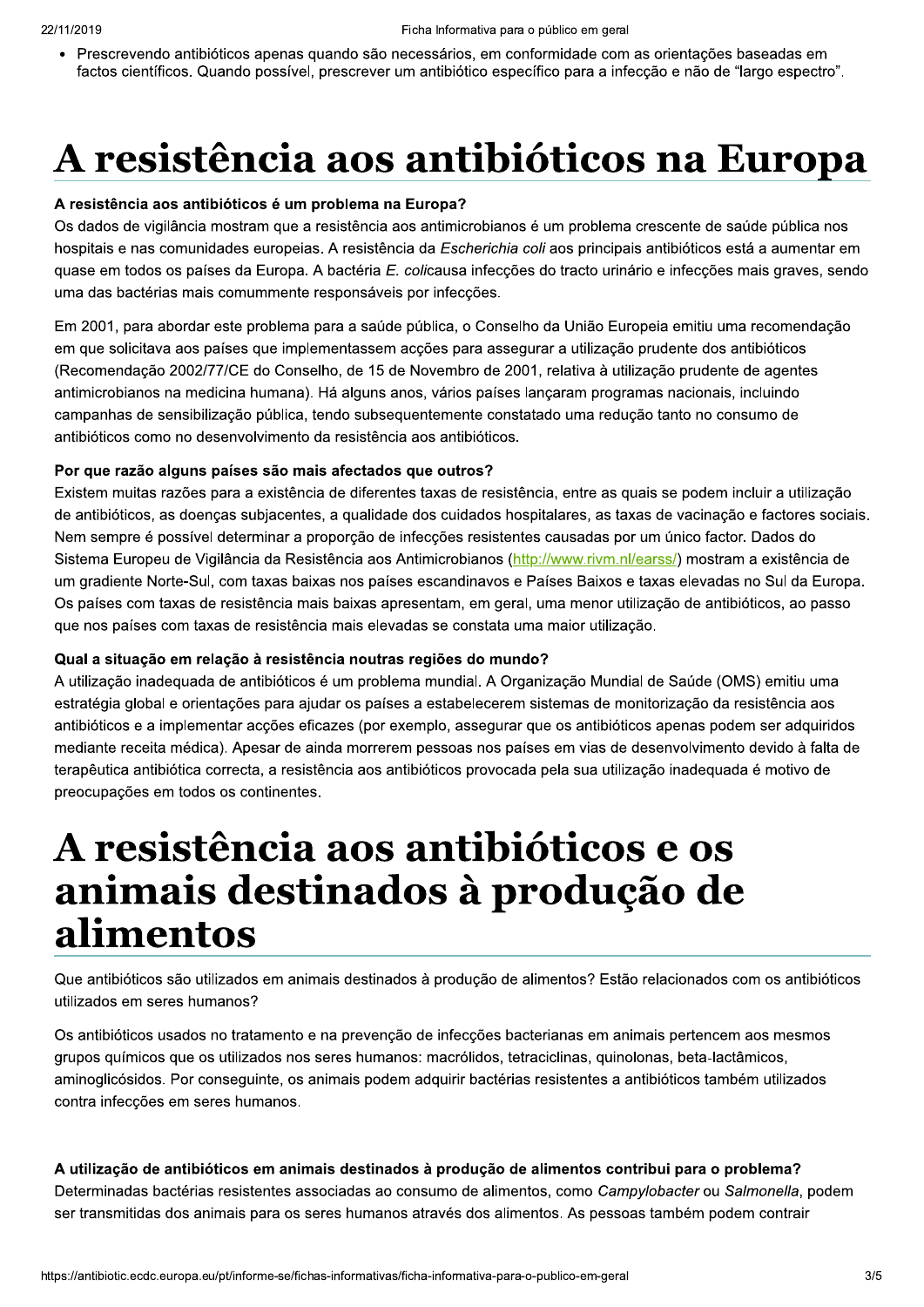bactérias resistentes a partir do contacto directo com os animais. Porém, a causa principal de resistência aos antibióticos nos seres humanos continua a ser a utilização de antibióticos na medicina humana.

## **MRSA**

#### O que é a MRSA?

A Staphylococcus aureus é uma bactéria comum que se encontra presente na pele e nas mucosas de 20% a 30% das pessoas saudáveis. Se for introduzida no organismo pode, por vezes, causar infecções. As mais típicas serão infecções cutâneas e em feridas, mas esta bactéria pode igualmente causar infecções nos pulmões, no local cirúrgico, no sangue, no coração, nos ossos e outras. Quando é resistente à meticiclina (ou à oxacilina, um tipo de penicilina), é denominada MRSA ou "Staphylococcus aureus resistente à meticilina". Tipicamente, a MRSA que se encontra em hospitais é resistente a muitos outros antibióticos.

#### Quais são as causas de MRSA?

A MRSA é principalmente adquirida através do contacto directo entre seres humanos ou por via de equipamentos ou dispositivos médicos. A utilização de antibióticos está também associada a um risco mais elevado de adquirir MRSA.

#### Quais são os riscos associados à MRSA nos hospitais?

Nos hospitais, é possível a introdução de MRSA no sangue ou noutros tecidos do organismo em várias ocasiões durante a prestação de cuidados, em especial durante procedimentos invasivos como intervenções cirúrgicas, injecções ou ventilação. Esta bactéria pode então causar infecções cutâneas locais ou infecções mais graves que põem em risco a vida, tais como pneumonia, infecções da corrente sanguínea e infecções no local cirúrgico. Para reduzir este risco, os hospitais implementaram acções preventivas: higiene das mãos com água e sabão ou por fricção com soluções à base de álcool, anti-sepsia antes da execução de cirurgias, triagem e isolamento de doentes com risco elevado de serem portadores de bactérias resistentes, assim como a utilização prudente de antibióticos.

#### Quais são os riscos associados à MRSA na comunidade?

Na comunidade, podem ocorrer infecções por MRSA quando a bactéria é introduzida no organismo através de feridas na pele. Têm sido descritas infecções por MRSA adquiridas na comunidade (CA-MRSA) em vários países, por exemplo, em equipas de atletas e prisões da América do Norte, estando igualmente documentada a transmissão entre membros da mesma família. Uma característica comum parece ser o contacto íntimo entre pessoas. As infecções de CA-MRSA são principalmente infecções cutâneas (furúnculos), abcesso; por vezes, podem ocorrer infecções mais graves (p. ex., infecções sanguíneas), principalmente se a estirpe de CA-MRSA produzir uma toxina, tal como a leucocidina de Panton-Valentine (PLV).

#### Como posso proteger-me a mim/à minha família de infecções por MRSA?

A acção mais importante para se proteger a si e à sua família de infecções por MRSA é o cumprimento de medidas simples de higiene: limpar e proteger feridas, cortes e arranhões, manter as mãos limpas até que estejam saradas e evitar partilhar objectos utilizados nos cuidados de higiene pessoal, como lâminas de barbear e toalhas. Caso contraia uma infecção por MRSA, questione o médico ou enfermeiro acerca das medidas de higiene a cumprir por si e pela sua família, no hospital e quando regressar a casa.

# Escherichia coli

#### O que é a Escherichia coli?

A Escherichia coli ou E. coli é uma das bactérias mais comuns do tracto digestivo (intestino) de cada um de nós. Pertence a uma família de bactérias denominada Enterobacteriacae (em conjunto com os géneros Klebsiella, Enterobacter). A E. coli é, em geral, inócua, mas por vezes pode causar infecções, principalmente infecções do tracto urinário. Nos anos mais recentes, tem-se verificado um aumento de infecções devido a E. coli resistente a muitos antibióticos em simultâneo, incluindo às fluoroquinolonas e às cefalosporinas de terceira geração.